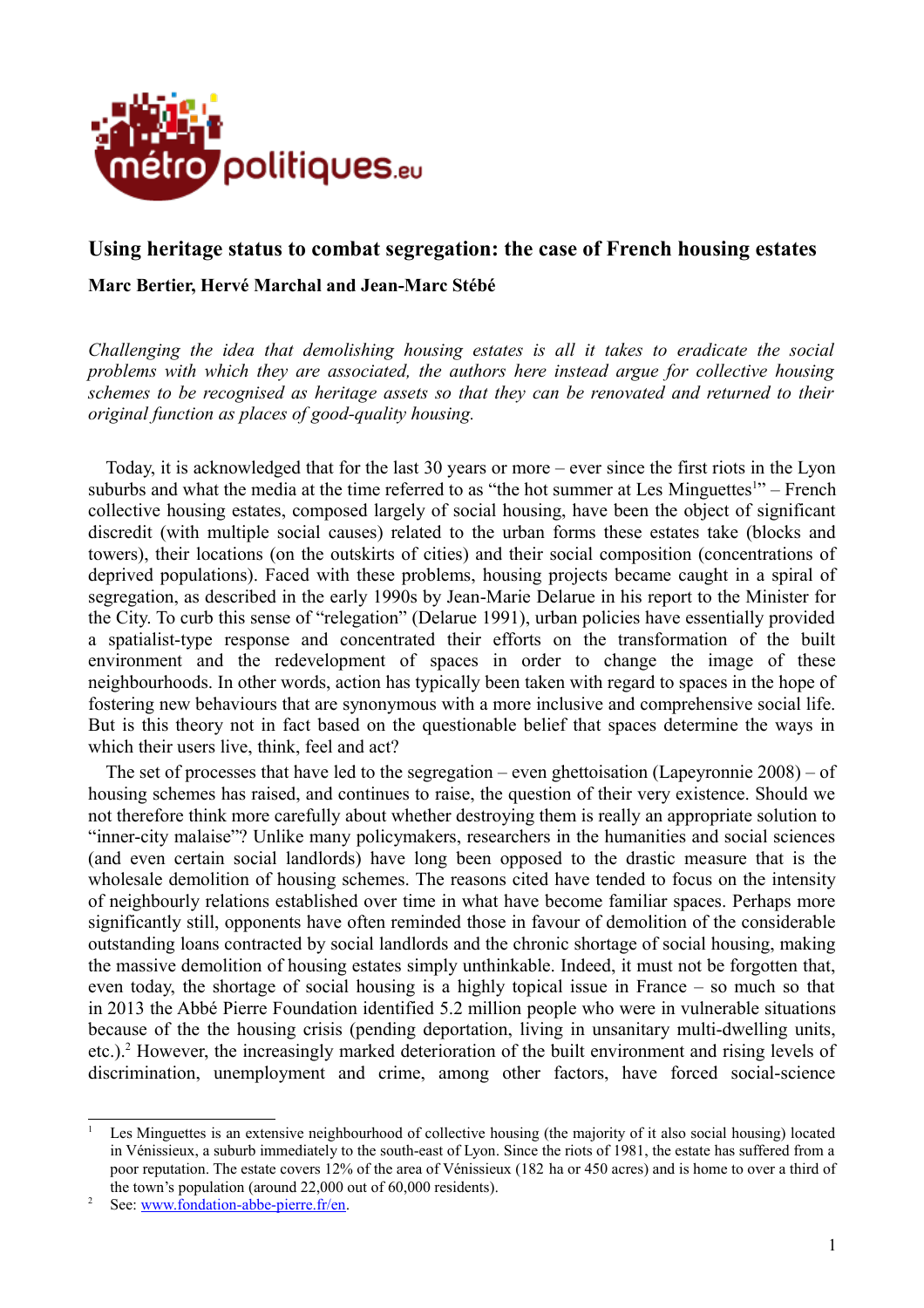researchers to revise their initial positions, with the result that some have come round to the views held by many political stakeholders who wish to eliminate the most stigmatised buildings.

#### **When spatialist arguments are invoked to justify urban renewal**

The public authorities' argument in favour of demolishing housing schemes essentially consists of emphasising the excessive cost of rehabilitation due to the state of disrepair and dilapidation of the built environment. Moreover, they argue that destroying tall buildings will make it possible to build new apartment complexes on a much more human scale (no more than four storeys above ground level), as well as houses, enabling to combat criticisms of uniformity and at the same time improve the urban mix of the neighbourhoods in question. Policymakers also put forward the argument that demolition will lead to the eradication of social and spatial segregation. It is in accordance with this logic – in the name of socio-spatial justice based on equal opportunities and conditions – that policymakers choose the option of blowing up tower blocks within housing estates.

However, the implication of this kind of action is that social-housing estates are inherently threatening and pathogenic territories that could contaminate the surrounding societal and urban environment; it is as if these estates have become the setting for a whole "mythology" in which they are depicted as the source of all the ills of our society (Stébé and Marchal 2009). The strangeness embodied by their urban forms (blocks and towers) becomes a "handle", in the words of Isaac Joseph (1997), that is to say a tangible, physical characteristic that is the root cause of segregative behaviour. Here, it must be stressed that even if we acknowledge that spaces have an effect on social life, this does not mean – far from it – that we have to subscribe to the theories of radical spatialism that are often evident in urban policies of the city, and which posit the highly deterministic role of the spatial on the social. In other words, saying that spaces have an effect on social life is one thing, but saying that they have a mechanical, systematic impact on behaviour is quite another, and indeed is the kind of assertion that relies more on beliefs supported by ecological and ethological assumptions than facts (Baudin and Genestier 2006).

It would, however, appear that this is such a strong and widespread belief among the decisionmakers and the officials that run French cities that they have decided, under the national urban renewal programme (French guidance and planning law of 1 August 2003 on the city), to accelerate and extend the demolition of certain parts of French housing projects. The aim of the policy of demolition and reconstruction advocated by Jean-Louis Borloo, when he was Minister for the City and Urban Renewal from 2002 to 2004, was as much to produce a psychological shock as to create redevelopment opportunities.

Have the urban excisions performed in some underprivileged suburbs (since 2007, the average number of housing units demolished each year stands at just over 13,000) achieved their goal? Over the last decade or so, a number of researchers, including Pierre Merlin (2010), have said that this is far from clear, and that such high-profile interventions have helped to further stigmatise the neighbourhoods concerned, not to mention the fact that these operations have often been perceived as real provocations both by residents and by those without decent or even permanent housing. Moreover, are these demolitions not an admission of failure, or even the manifestation of a more or less publicly stated desire on the part of the municipalities and social landlords involved to move difficult and insolvent tenants, and thus avoid accommodating others? The reasoning behind this destructive approach was to remove the blocks and towers – the symbols of negative representations – from the landscape. But it is now clear that the root causes of segregation – that is, the existence of stigma and ostracism, and more generally the processes that lead to poverty – are in no way eradicated (Stébé and Marchal 2011).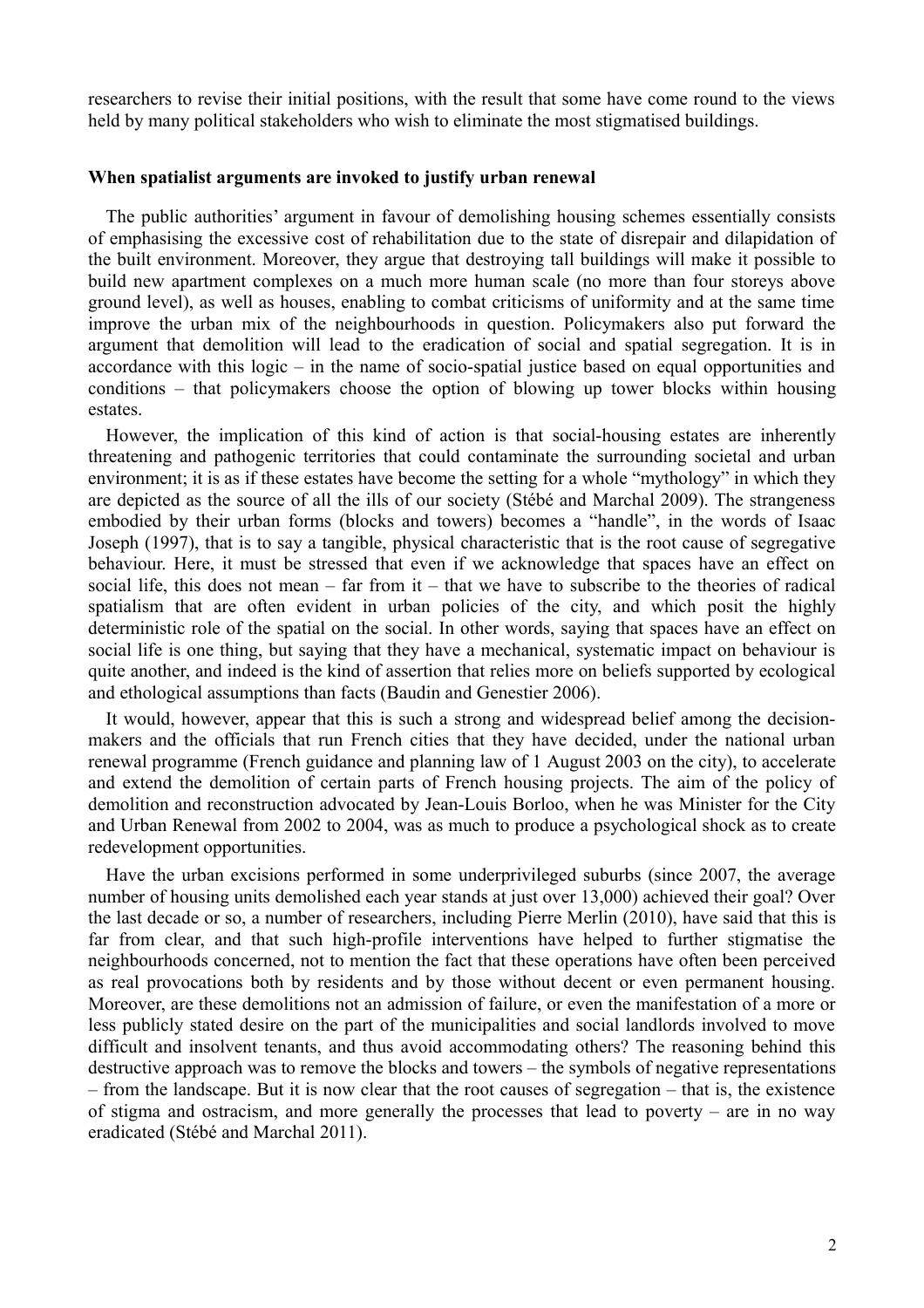#### **Why not protect housing estates as architectural heritage?**

The relationship between built reality and experienced reality cannot be reduced to an outright dichotomy, as a number of studies have demonstrated. Here, we might refer in particular to research by Joan Stavo-Debauge and Danny Trom (2004) on the heritage of the Vieux Lyon district (the old town in Lyon, dating back to the Renaissance). This work seeks to understand the complex relationships that exist between the physical arrangement and layout of the city and the associated social dynamics. In this particular case, it highlights the extent to which heritage campaigners and (uninitiated) residents of Vieux Lyon are not naturally predisposed to coming to an agreement on the future of the neighbourhood. Heritage campaigners in Lyon took advantage of the traditional Festival of Lights (*Fête des Lumières*), held around 8 December each year, to invite residents to take a night-time tour of the old town, emphasising key architectural features that had been advantageously lit up for the occasion. This priming and presentation of the built environment was complemented by extensive efforts to raise awareness among the public of the high heritage value of the neighbourhood and the benefits of welcoming visitors who flock in their thousands to a place that is now shown off to its best advantage. This research shows that Lyon's experience of promoting heritage combines: (1) operations to enhance the built environment; (2) an aestheticisation of the values of authenticity; and (3) residents' acceptance of a new interpretation of their day-to-day living environment. This demonstrates that built realities and experienced realities can complement one another in a context of co-construction. In the light of this approach, it is surely possible to build on this example in order to formulate a means of legitimising housing estates and safeguarding the heritage assets they have to offer.

Recognising heritage, aside from boosting property prices, is an attractive measure because it offers a living environment that is atypical and of high cultural value. Architecture that is a legacy of housing that was once rejected or even considered pathogenic, very much like social-housing estates are today, sees both its use value (quality of life) and its exchange value (gentrification) reconsidered as a result. In this regard, Le Corbusier's Cité Radieuse in Marseille shows how a building can have multiple meanings and be subject to different valuations over time: the listing of the building as a historic monument in 1964[3](#page-2-0) upgraded its status from "*la maison du fada*" (literally "the madman's house", the building's local nickname) – that is to say an eccentric building that does not meet the needs of its residents – to a private residence of recognised historic importance symbolising membership of the intelligentsia. In general, any heritage policy contains within it a certain ambivalence, in that it involves both a market-based approach and a socio-symbolic approach.

The very nature of housing projects – the technical revolutions that made their construction, their impact and their role in society possible – enable this urban form, however unpopular it may be, to make a legitimate claim to being architectural heritage. Studies by Vincent Veschambre (2008) and Bruno Vayssière (2000), for example, show how housing estates can achieve new legitimacy as heritage. This is not a case of granting heritage status from a historical standpoint, but rather in the contemporary sense of the term, as something that fosters connections and a re-engagement with culture, far removed from any kind of exclusive marketing strategy, as tends to prevail at a time of mass culture, as Françoise Choay has warned (2009).

It is about giving housing projects, in place of a degrading "mythological" burden, a rehabilitative objective value – or, to put it another way, to reconnect with its original function, namely to house city-dwellers while avoiding falling into the trap of gentrification and commodification. This (ac)knowledge(ment) does not mean designating all housing estates as heritage sites; the proof is that, in the case of industrial architecture, few buildings have been listed as historic monuments. What should be remembered in the specific case of housing estates from the 1950s, '60s and '70s is that some of them represent exemplary manifestations of the Modern Movement. It was therefore

<span id="page-2-0"></span><sup>&</sup>lt;sup>3</sup> Although the exterior of the Cité Radieuse in Marseille was listed as a national historic monument in 1964, it was not until 1995 that an apartment in the building was listed in its entirety.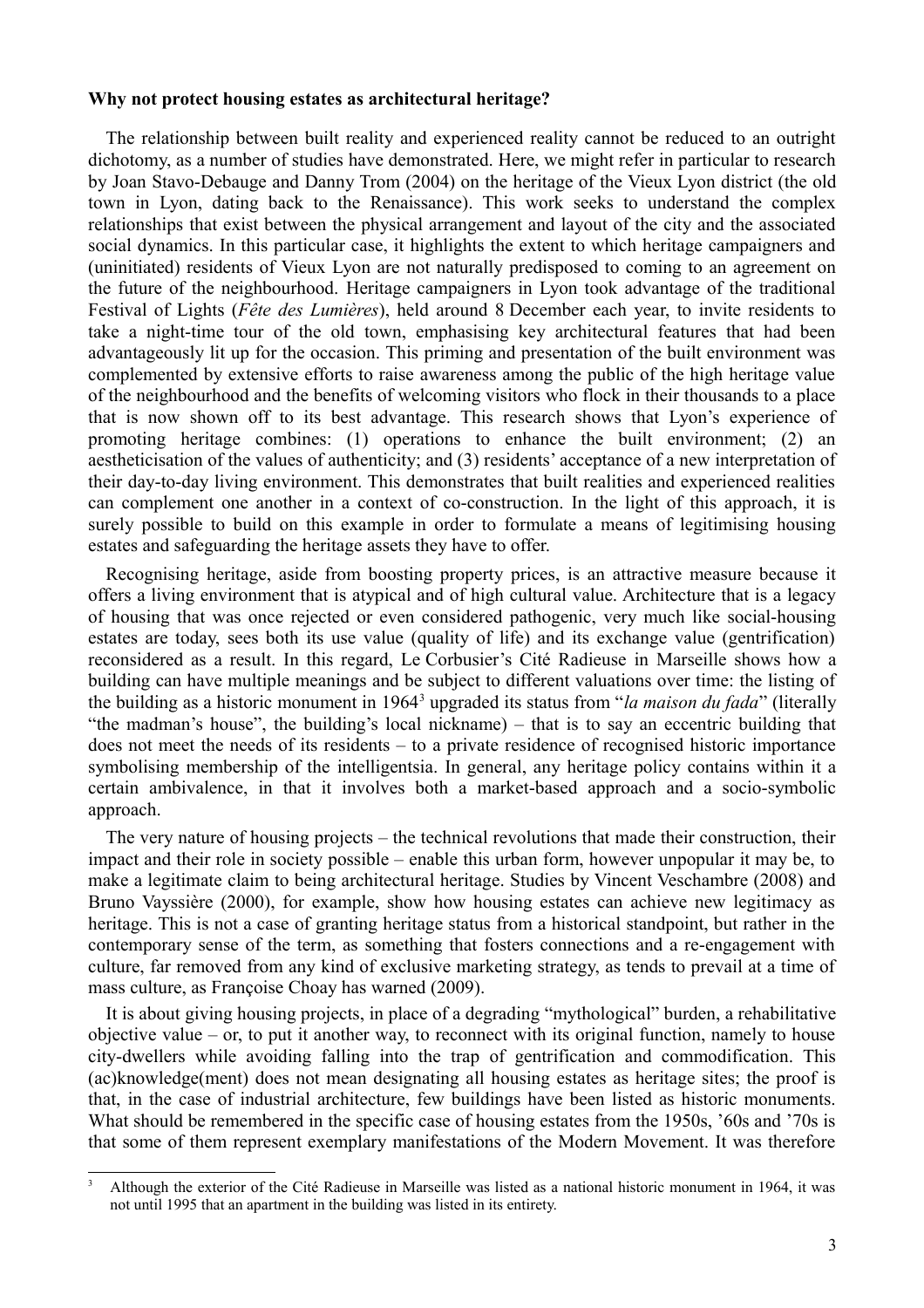not surprising to see that, when municipal officials wanted to destroy part of Émile Aillaud's "*Serpentin*" – a "snake" composed of three long, serpentine housing blocks – built between 1957 and 1964 in the Parc des Courtillières in Pantin (in the north-eastern inner suburbs of Paris), a number of architects joined forces to remind them of the significant heritage value of this unique housing complex. As a result, the estate's residents have recently taken to referring to the Serpentine as "the Monument" (Bertier 2013).

Putting the spotlight on housing estates is an encouragement to go against the tide of current demolition and reconstruction policies, by proffering the idea that this type of architecture, today held up to public condemnation, could instead be placed at the heart of heritage-based approaches, whether politically driven from the top down or socially driven from the bottom up. Initiating a process of formally recognising the heritage value of housing schemes would thus enable these buildings to achieve their original destiny, which was to provide healthy and comfortable housing for as many people as possible. In other words, changing the social representations of housing estates in order to make the prospect of listing them as heritage sites a real possibility essentially amounts to linking, in an unprecedented way, their *ab initio* function, their intrinsic qualities and their characteristic urban form to principles of (re)legitimation.

### **The ambiguities of recognising housing estates as heritage sites**

While we believe that heritage recognition makes it possible to reincorporate housing estates into their residential function, this process nevertheless raises certain questions. First, is it truly possible to live in strictly controlled heritage-listed housing, as it is protected in accordance with administrative standards that risk making day-to-day life difficult? For it must be remembered that heritage policies involve a number of legal obligations: to make "residences" accessible to tourists, to prohibit unapproved changed to façades, etc. Second, is a heritage policy not something of a false solution for working-class housing, as it would also – and above all – operate via processes akin to gentrification? After all, isn't heritage status a new factor of social stratification? Finally, while it can provide a new way of envisaging the destiny of social-housing estates and a new way of thinking about the ways in which the working classes live, can this new socio-cultural and political orientation – that is, heritage listing – truly coincide with the concerns of the underprivileged populations who currently live there? In other words, should housing projects be heritage-listed at the risk of creating a socio-architectural atmosphere that no longer makes sense to those who live there (Paquot 2010)?

While these risks are very real, they must be weighed up against the benefits or otherwise of the policy of demolishing blocks and towers that has been implemented in recent years in France, mentioned earlier. Indeed, as soon as we start demolishing, we radically remove all traces and marks of those who have lived in and experienced a particular space – which amounts, as Vincent Veschambre has argued (2008), to denying the symbolic past life of residents (memories) in favour of buildings and materiality. Formally recognising the heritage of housing estates allows us instead to imagine that people could be part of a shared emotional and memory-based "kinship", and thus once again be proud to live in area that has regained its symbolic legitimacy. But desirability is not based only on social representations; it also requires a certain number of "priming" measures (Stavo-Debauge and Trom 2004), in order to present and highlight the urban form for what it is. Indeed, it is only by working to enhance the symbolic, practical and physical value of these housing projects that we are able to judge the compromises that are necessary between the loss of collective memory and attachments on the one hand and the slippery slope towards gentrification on the other. There can be no doubt that housing estates are not without their qualities in this regard.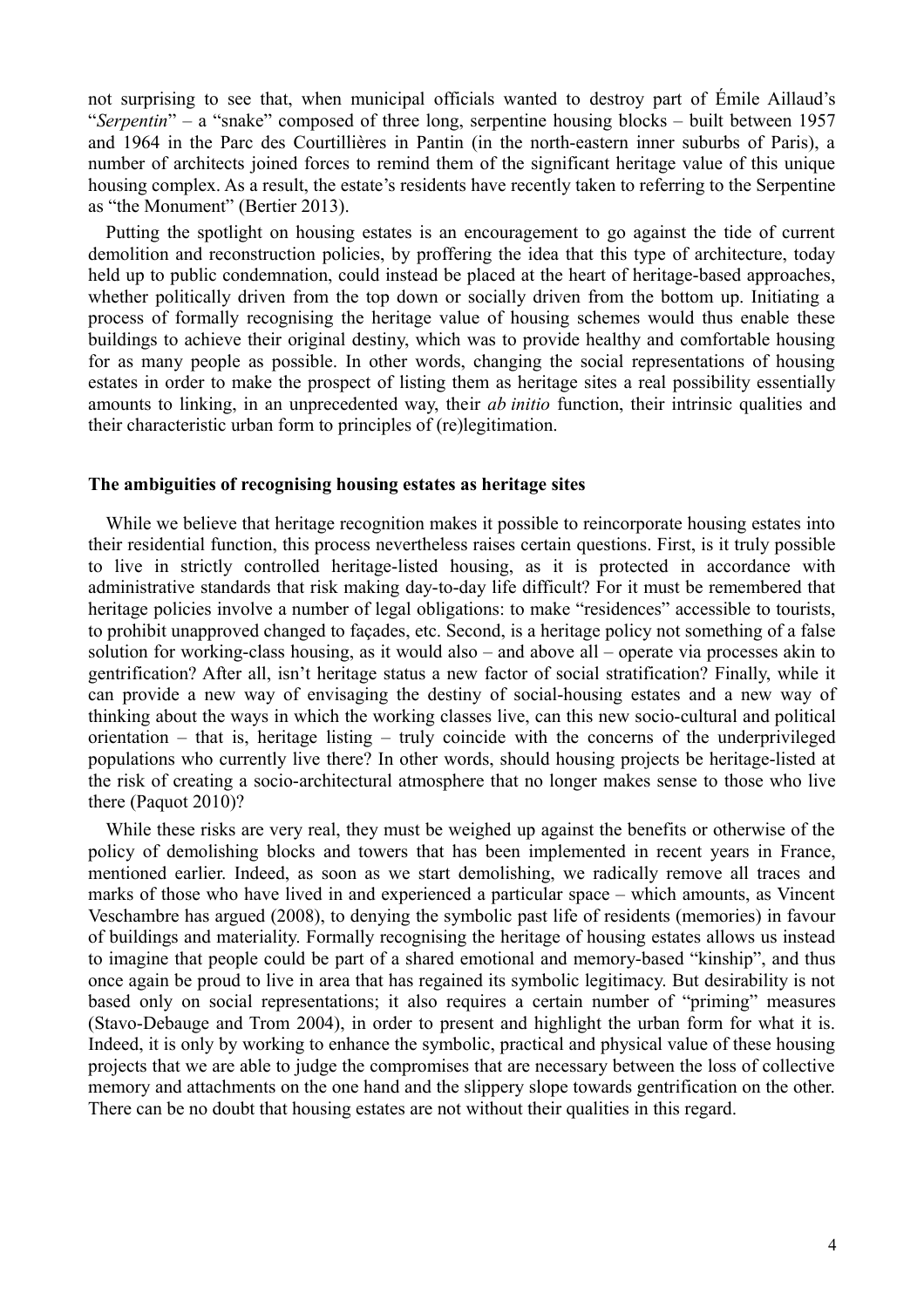#### **Bibliography**

- Baudin, Gérard and Genestier, Philippe. 2006. "Faut-il vraiment démolir les grands ensembles ?", *Espaces et Sociétés*, nos. 124–125, pp. 207–222.
- Bertier, Marc. 2013. *La ségrégation de la forme urbaine des grands ensembles à travers les représentations sociales*, PhD thesis in sociology, Université de Lorraine.
- Choay, Francoise. 2009. *Le Patrimoine en questions : anthologie pour un combat*, Paris: Seuil.
- Delarue, Jean-Marie. 1991. *Banlieues en difficultés : la rélégation*, Paris: Syros–Alternatives.

Joseph, Isaac. 1997. "Prises, réserves, épreuves", *Communications*, no. 65, pp. 131–142.

- Lapeyronnie, Didier. 2008. *Ghetto urbain. Ségrégation, violence, pauvreté en France aujourd'hui*, Paris: Robert Laffont.
- Merlin, Pierre. 2010. *Les Grands Ensembles*, Paris: La Documentation française.
- Paquot, Thierry. 2010. *L'Urbanisme c'est notre affaire !*, Nantes: Librairie L'Atalante.
- Stavo-Debauge, Joan and Trom, Danny. 2004. "Le pragmatisme et son public à l'épreuve du terrain : penser avec Dewey, contre Dewey", *Raisons pratiques*, no. 15, pp. 185–226.
- Stébé, Jean-Marc and Marchal, Hervé. 2009. *Mythologie des cités-ghettos*, Paris: Le Cavalier Bleu.
- Stébé, Jean-Marc and Marchal, Hervé. 2011. *La Sociologie urbaine*, Paris: Presses universitaires de France.
- Vayssière, Bruno. 2000. *Réhabiliter*, "Architectures de l'habitat" collection, Centre National du Cinéma et de l'Image Animée (CNC) – "Images de la Culture" DVD catalogue.
- Veschambre, Vincent. 2008. *Traces et mémoires urbaines. Enjeux sociaux de la patrimonialisation et de la démolition*, Rennes: Presses universitaires de Rennes.

**Marc Bertier** holds a master's degree in architecture and a PhD in sociology. Following the successful completion of a thesis on the relegation of social-housing estates and the interpretation of architecture by the general public, his professional activities include working for an architecture firm and providing training and consultancy services for various local authorities.

**Hervé Marchal**, a lecturer in sociology at the Université de Lorraine in Nancy, is a member of the research unit 2L2S (Laboratoire lorrain de sciences sociales – Lorraine Laboratory for the Social Sciences), where he has conducted numerous studies on subjects such as the city, the identity of city-dwellers and segregation processes.

His publications include *La Diversité : impératif ou idéal ?* (Ellipses, 2010), *L'Identité en question* (Ellipses, 2006) and, with Jean-Marc Stébé, *La Ville. Territoires, logiques et défis* (Ellipses, 2008) and *Traité sur la ville* (Presses universitaires de France, 2009).

**Jean-Marc Stébé**, professor of sociology at the Université de Lorraine in Nancy, is a member of the research unit 2L2S (Laboratoire lorrain de sciences sociales – Lorraine Laboratory for the Social Sciences), where he has conducted numerous studies on subjects such as social-housing neighbourhoods, territorial fragmentation and urban Utopias.

His publications include *La Crise des banlieues* (Presses universitaires de France, 2010), *Le Logement social en France* (Presses universitaires de France, 2009) and, with Hervé Marchal, *Sociologie urbaine* (Armand Colin, 2010), *La Ville au risque du ghetto* (Lavoisier 2010), *Que saisje ? La sociologie urbaine* (Presses universitaires de France, 2010) and *Mythologie des cités-ghettos* (Le Cavalier Bleu, 2009).